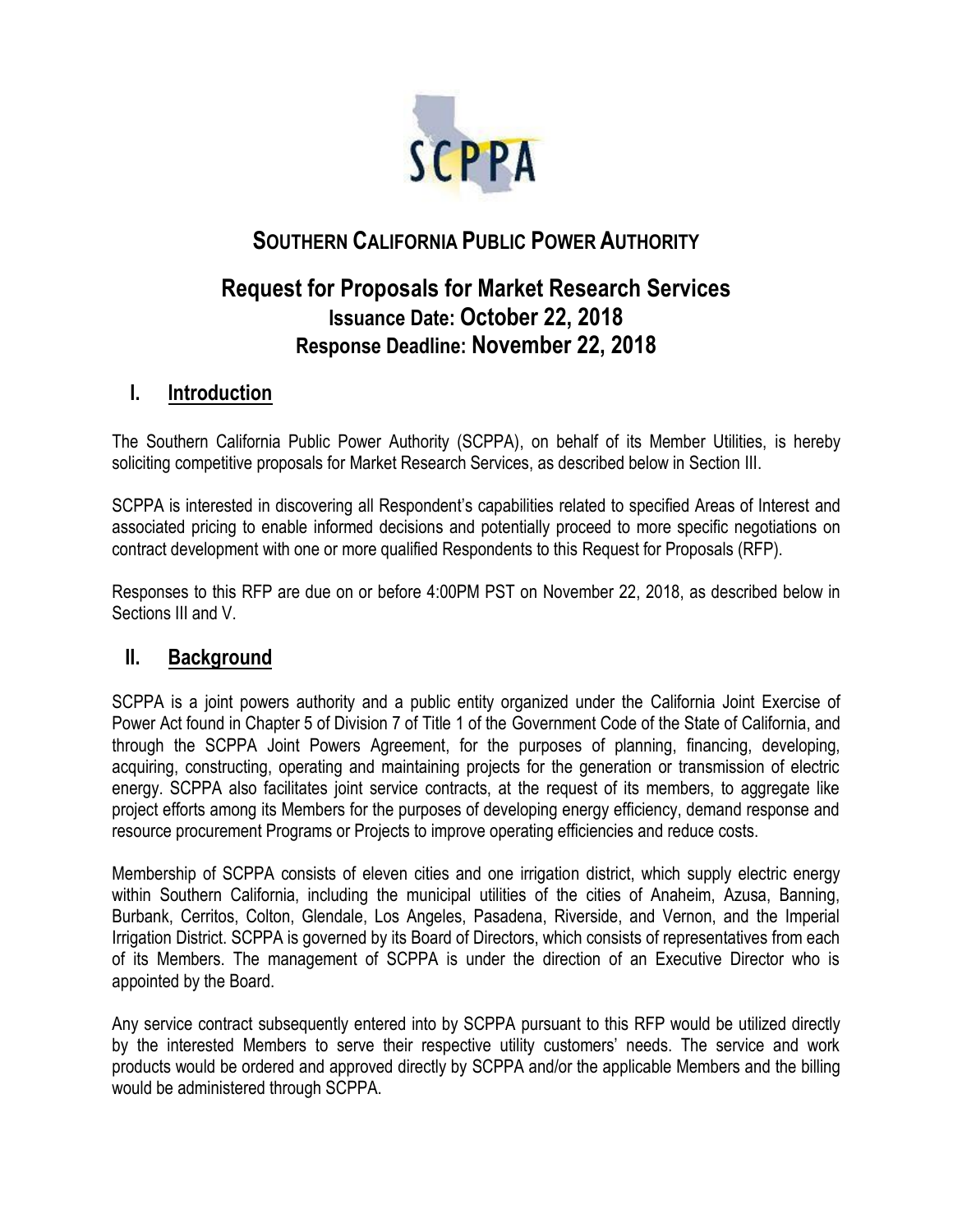#### **III. Areas of Interest**

Certain SCPPA Members have expressed interest in acquiring professional market research services to meet the needs of their municipalities by assessing their customers' level of satisfaction with the utility services the Member provides including but not limited to:

- Operational performance (service reliability...);
- Resource mix (renewable resource development...);
- Traditional program offerings (efficiency rebates/incentives…); and
- Advanced technology implementation (Smart Grid, Energy Storage...)
- Customer Preference monitoring and evaluation (internet penetration, notification tools, emerging technologies…,

In addition to the development of a comprehensive set of market research questions that may be necessary to acquire valid and valuable insights on customer satisfaction related to the exemplary areas identified above, Members are also interested in acquiring professional consulting services in helping develop utilityspecific action plans and strategies to address, improve, and/or correct any problems or areas of dissatisfaction identified in the market research referenced directly above. Such plans and/or strategies could include, but would not be limited to:

- Revised policies on operational practices;
- New guidelines for resource procurement;
- Updated/Improved Programs;
- Integration strategies to provide new, non-traditional technologies to customers cost-effectively.

To achieve these concomitant goals, SCPPA is seeking proposals from qualified firms who can demonstrate their expertise in providing such services, including experience with utilities who provide more than one service to customers (e.g. electric and water). In addition, all responses should include sufficient specification to allow SCPPA and Members to understand the processes/practices that will be employed to:

- Develop the questions;
- Gather the market research information/data:
- Synthesize this information to provide all necessary reports on the results; and
- Translate the results in actionable plans and strategies to address, improve and/or correct problems or issues identified by the market research.

# **Timeline / Schedule\***

| <b>SCPPA Market Research Services RFP Schedule</b> |                          |  |  |  |
|----------------------------------------------------|--------------------------|--|--|--|
| <b>Schedule of Requirements</b>                    | <b>Target Date(s)</b>    |  |  |  |
| <b>Issue RFP</b>                                   | October 22, 2018         |  |  |  |
| Questions Due                                      | November 7, 2018         |  |  |  |
| <b>Responses Due</b>                               | <b>November 22, 2018</b> |  |  |  |
| <b>Review of Responses</b>                         | December 2018            |  |  |  |
| Interviews (if necessary)                          | December 2018            |  |  |  |
| <b>Selection of Respondent(s)</b>                  | December2018             |  |  |  |

**\***Timeline/Schedule is subject to change.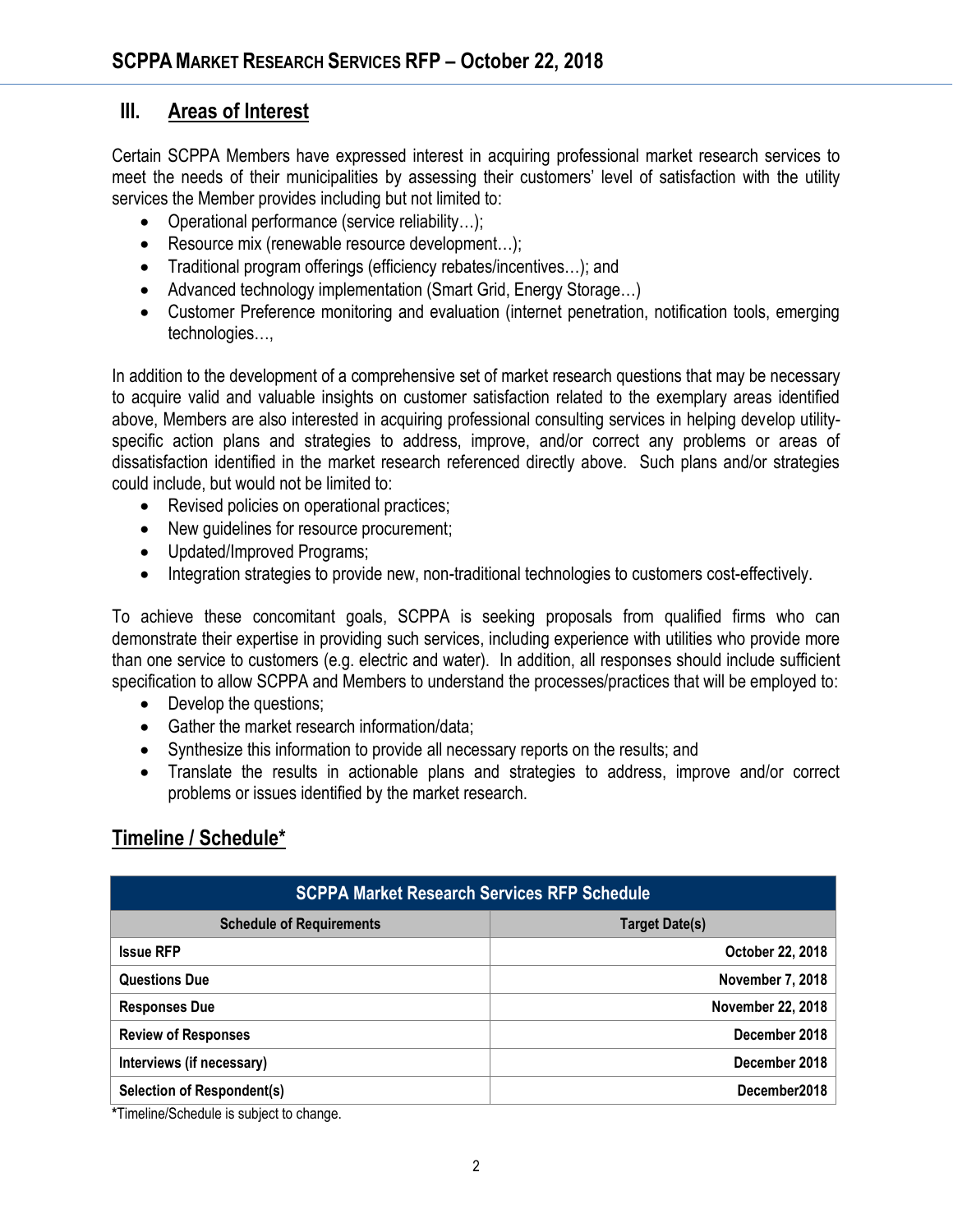#### **Inquiries**

There will not be an initial Respondent's conference associated with this RFP. Clarification questions may be addressed to [bcope@scppa.org.](mailto:bcope@scppa.org)

The deadline to submit questions on this RFP will be 4:00PM (PDT) on November 7, 2018. All questions should be submitted electronically via e-mail to: [bcope@scppa.org,](file://///app-server/data/RFPs_RFQs_RFIs/Public%20Benefits%20Committee/Paperless%20Rebate%20Automation/RFP/bcope@scppa.org) referencing **MARKET RESEARCH RFP QUESTIONS** and the potential **Respondent's name** in the subject line. Answers to all questions will be provided to inquisitor via e-mail within 5 business days from the date received. Answers to questions that SCPPA, at its sole determination and discretion, deems to be substantive or that would place the inquisitor at a distinct and unfair advantage to other potential Respondents will be posted on SCPPA's website at http://scppa.org/page/RFPs-Programs within 7 business days from the date received, but no later than November 14, 2018. It is the responsibility of potential Respondents to review this website for any, and all postings. SCPPA will not announce or inform potential Respondents of any such postings.

### **IV. Proposal Submission Required Elements**

#### **1. Transmittal Letter Content:**

The transmittal letter must be signed on behalf of the Respondent by an officer or agent who is authorized to bind and must include:

- a. A brief statement of the Respondent's understanding of the work to be done and commitment to perform the work as scheduled, including:
	- i) statement of work specifications; and
	- ii) reference to any proposed contractual terms and conditions required by the Respondent; and
	- iii) a summary of exceptions taken to the RFP requirements; and
	- iv) any and all expectations from SCPPA including, but not limited to: requirements definitions, strategy refinement, and staffing requirements to support the proposed project or program implementation.
- b. The following declarations:

"This proposal is genuine, and not sham or collusive, nor made in the interest or in behalf of any person not herein named; the Respondent has not directly or indirectly induced or solicited any other Respondent to put in a sham bid, or any other person, firm or corporation to refrain from submitting a proposal; and the Respondent has not in any manner sought by collusion to secure for themselves an advantage over any other Respondent."

- **2. Respondent Information**: Provide legal name of Company or Individual, physical street address, the name(s) and title(s) of the individual(s) authorized to represent the Respondent, including telephone number(s) and email address(es).
- **3. Proposal:** Proposals must include a description of the proposed services, how it meets (or does not meet) each of the objectives of this RFP, and a detailed description addressing all of the Areas of Interest. Respondents may also include additional services, products, tasks, task elements and/or functions that may not be part of or included in the RFP but are deemed by the Respondent to be pertinent and potentially valuable to SCPPA or its Members. SCPPA will have full discretionary authority to consider, accept and/or reject without cause such supplemental information that is not directly requested, included in or made part of the RFP.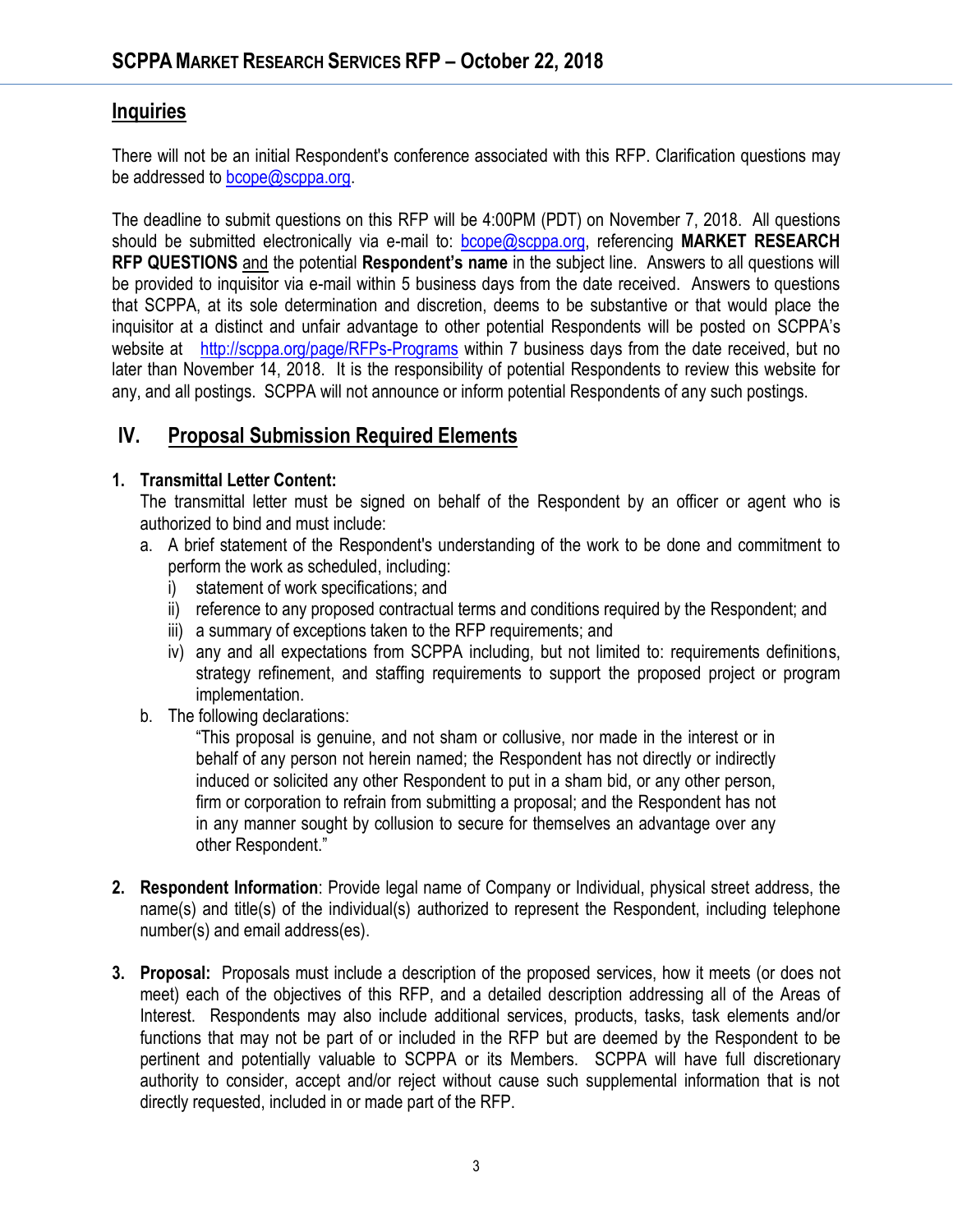**4. Fees:** Pricing in all Proposals should be made based on good faith estimates of the requirements defined in this RFP. Proposal must include all necessary details of specific examples or estimates of the fees, labor rates and service charges. Describe how the fees, rates or charges will be determined.

Specific, required, examples of the type of market research requested hereunder would be the details on "how the market research data will be gathered from customers" and "what is the cost to acquire this data". That is, at a minimum, SCPPA requests prices to perform the following:

| <b>Survey Method</b>                      | <b>Avg. Duration</b> | <b>Fixed Prices</b> |             |               |
|-------------------------------------------|----------------------|---------------------|-------------|---------------|
|                                           |                      | 100 Surveys         | 500 Surveys | 1,000 Surveys |
| <b>Online using Utility Database</b>      | 10 minutes           |                     |             |               |
| Online not w/ Utility Database            | 10 minutes           |                     |             |               |
| By Phone                                  | 10 minutes           |                     |             |               |
| Combo - 50% online w/ data 50% by phone   | 10 minutes           |                     |             |               |
| Public Setting/Mall intercept/interaction | As needed            |                     |             |               |

- **5. Experience:** Respondent shall clearly identify project participants and management team, including:
	- a. Describe your firm's experience as may be applicable to this RFP, your organizational structure, management qualifications, and other contract related qualifications, including number of years firm has been in business.
	- b. Specify key employees and describe their qualifications, experience and duties related to this RFP, including the office location(s) where work will be performed, in addition to the physical street address referenced above.
	- c. Provide a commitment statement for the retention and use of the key employees that are proposed to implement these services, their availability to initiate and sustain the proposal, as well as plans for supplemental employees if key personnel are not available to assure project delivery.
	- d. State whether Respondent will use subcontractors to perform services pursuant to the contract. Should the use of subcontractors be offered, the Respondent shall provide the same assurances of competence for the subcontractor, plus the demonstrated ability to manage and supervise the subcontracted work. Subcontractors shall not be allowed to further subcontract with others for work. The provisions of any contract resulting from this RFP shall apply to all subcontractors in the same manner as to the Respondent.
	- e. Respondent shall indicate any and all pending litigation that could affect the viability of Respondent's proposal, continuance of existing contracts, operation or financial stability.

#### **6. References:**

a. Describe whether the Respondent has, within the last five (5) years, rendered any service to SCPPA or to any of SCPPA's Members, either as a contractor or subcontractor, either under the current Respondent's name or any other name or organization. If so, please provide details (status as prime or subcontractor, brief description of the contract, contract start and end date, the contract administrator name, and total actual contract expenditures).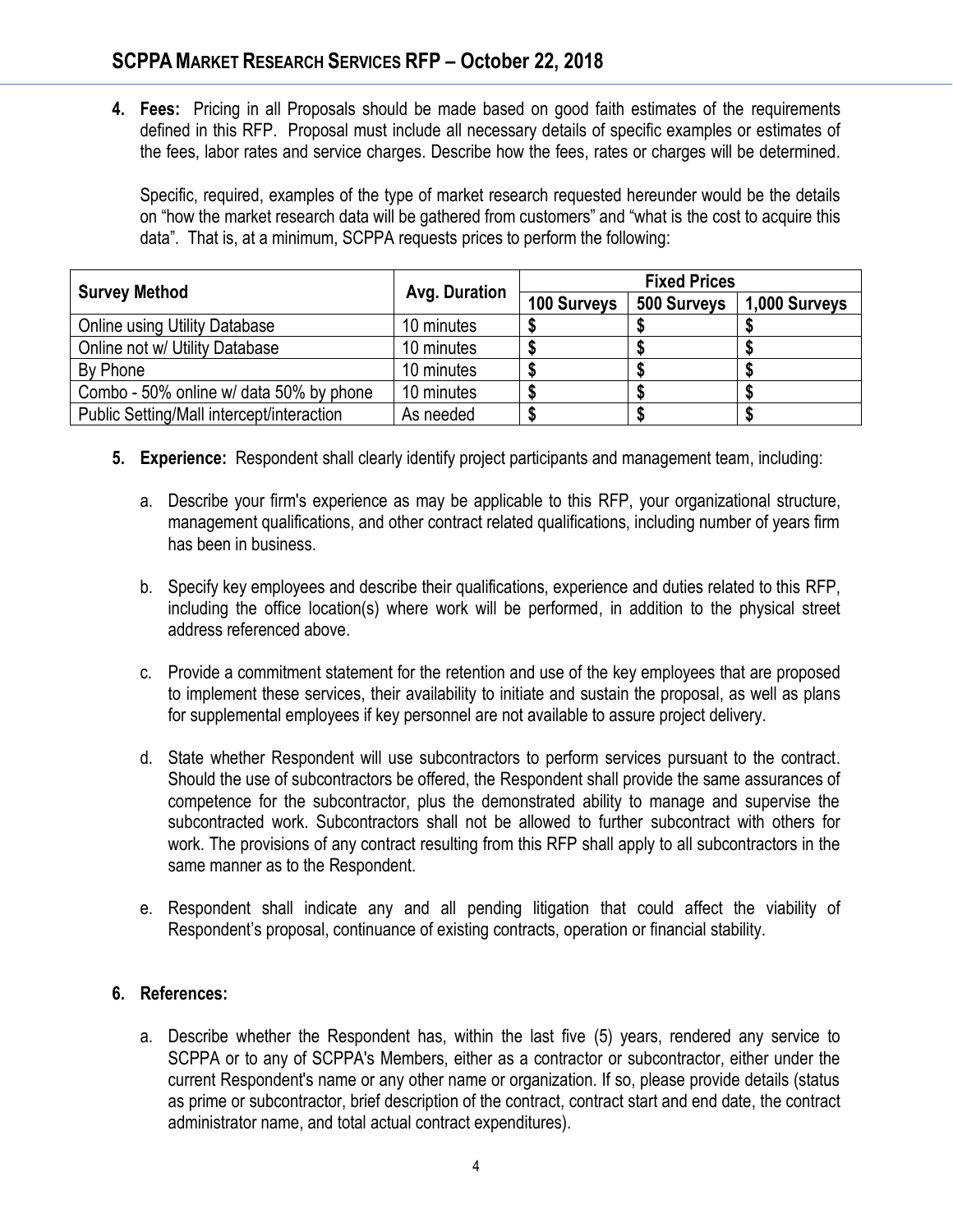- b. If the Respondent has not rendered any service within the last five (5) years to SCPPA or to any of SCPPA's Members, then please provide references over that period with the details described above including the counterparty for which services were provided.
- c. Identify existing related or relevant projects or programs which Respondent developed and/or operates that would demonstrate Respondent's capabilities in this area.
- d. Describe relevant program development and implementation experience, approach, and provide a list of references for similar projects completed.

### **V. Proposal Submission Delivery Requirements**

One (1) electronic copy of your submittal must be e-mailed no later than 4:00 pm PST on **November 15, 2018**, to: [bcope@scppa.org](mailto:bcope@scppa.org) with Subject/Title as: **[Respondent Name] Market Research Services RFP Submittal**.

One (1) hard copy of your submittal can or may also be delivered to the address below no later than the time and date referenced above, but hard-copy submittal is not required.

> Southern California Public Power Authority Market Research Services RFP Attention: Bryan Cope 1160 Nicole Court Glendora, California 91740

No contact should be made with the Board of Directors, committees or working group representatives, or SCPPA Members concerning this RFP.

All information received by SCPPA in response to this RFP is subject to the California Public Records Act and may be subject to the California Brown Act and all submissions may be subject to review in the event of an audit.

# **VI. Terms and Conditions**

- 1. SCPPA reserves the right to cancel this RFP at any time, reject any and all proposals and to waive irregularities.
- 2. SCPPA shall determine at its sole discretion the value of any and/or all proposals including price and non-price attributes.
- 3. Proposals may be sub-divided or combined with other proposals, at SCPPA's sole discretion.
- 4. SCPPA shall perform an initial screening evaluation to identify and eliminate any proposals that are, for example, not responsive to the RFP, do not meet the minimum requirements set forth in the RFP, are not economically competitive with other proposals, or are submitted by Respondents that lack appropriate creditworthiness, sufficient financial resources, or qualifications to provide dependable and reliable services for this RFP.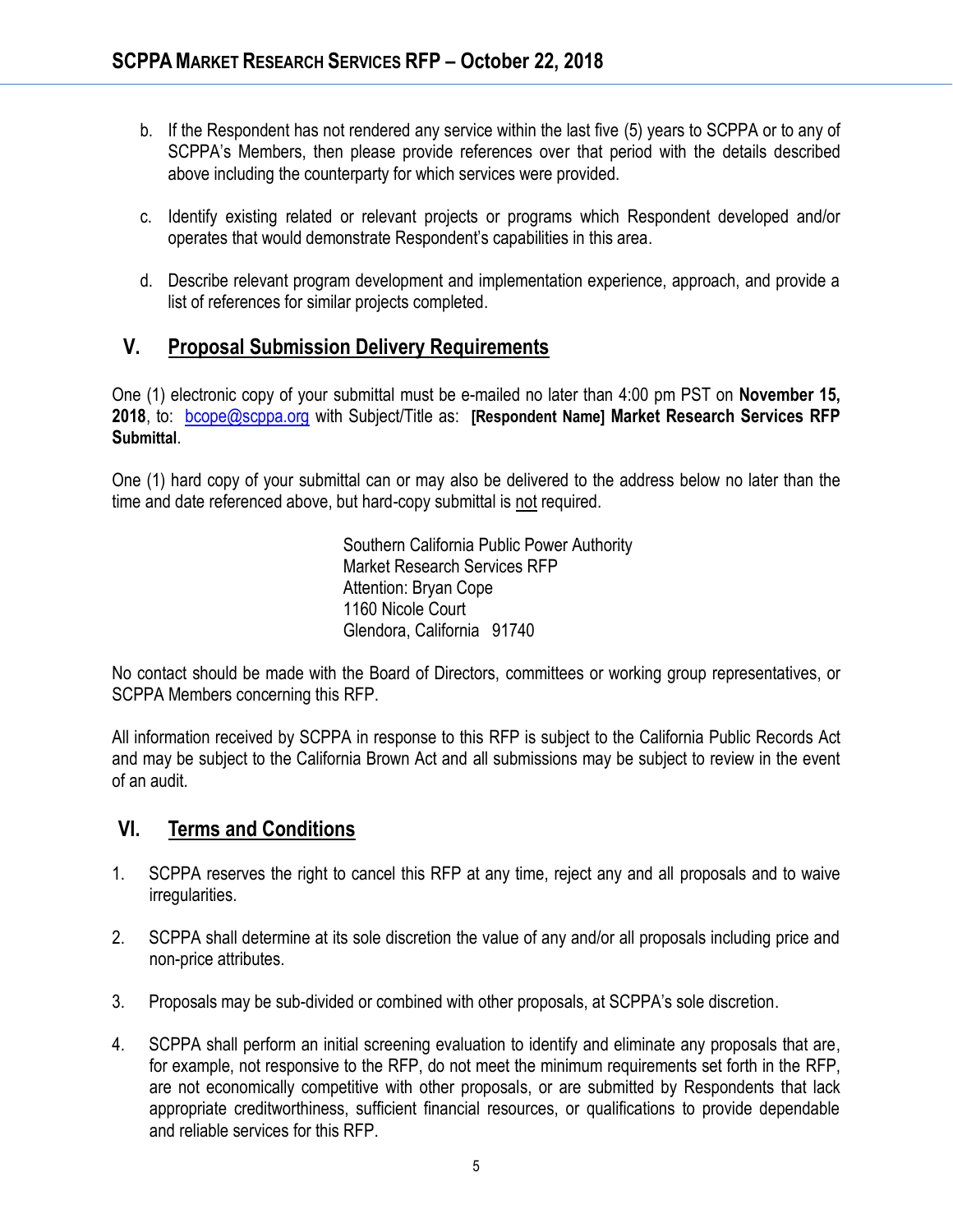- 5. SCPPA reserves the right to submit follow up questions or inquiries to request clarification of information submitted and to request additional information from any one or more of the Respondents.
- 6. SCPPA reserves the right, without qualification and in its sole discretion, to accept or reject any or all proposals for any reason without explanation to the Respondent, or to make any award to that Respondent, who, in the opinion of SCPPA, will provide the most value to SCPPA and its Members.
- 7. SCPPA may decline to enter into any potential engagement agreement or contract with any Respondent, terminate negotiations with any Respondent, or to abandon the request for proposal process in its entirety.
- 8. SCPPA reserves the right to make an award, at its sole discretion, irrespective of price or technical ability, if SCPPA determines that to do so would result in the greatest value to SCPPA and its Members.
- 9. Those Respondents who submit proposals agree to do so without legal recourse against SCPPA, its Members, their directors, officers, employees and agents for rejection of their proposal(s) or for failure to execute or act on their proposal for any reason.
- 10. SCPPA shall not be liable to any Respondent or party in law or equity for any reason whatsoever for any acts or omissions arising out of or in connection with this RFP.
- 11. SCPPA shall not be liable for any costs incurred by any Respondents in preparing any information for submission in connection with this RFP process or any and all costs resulting from responding to this RFP. Any and all such costs whatsoever shall remain the sole responsibility of the Respondent.
- 12. SCPPA may require certain performance assurances from Respondents prior to entering into negotiations for work that may result from this RFP. Such assurances may potentially include a requirement that Respondents provide some form of performance security.
- 13. Prior to contract award, the successful Respondent shall supply a detailed breakdown of the applicable overheads and fringe benefit costs that are part of the labor rates and other direct costs associated with the services to be performed.
- 14. SCPPA Members, either collectively or individually may contact Respondents to discuss or enter into negotiations regarding a proposal. SCPPA is not responsible or liable for individual Members interactions with the Respondent which are not entirely conducted through SCPPA or at SCPPA's option or election to engage the Respondent as defined within the RFP.
- 15. Submission of a Proposal constitutes acknowledgement that the Respondent has read and agrees to be bound by the terms and specifications of this RFP and any addenda subsequently issued by SCPPA.
- 16. Information in this RFP is accurate to the best of SCPPA's and its Members' knowledge but is not guaranteed to be correct. Respondents are expected to complete all of their due diligence activities prior to entering into any final contract negotiationswith SCPPA.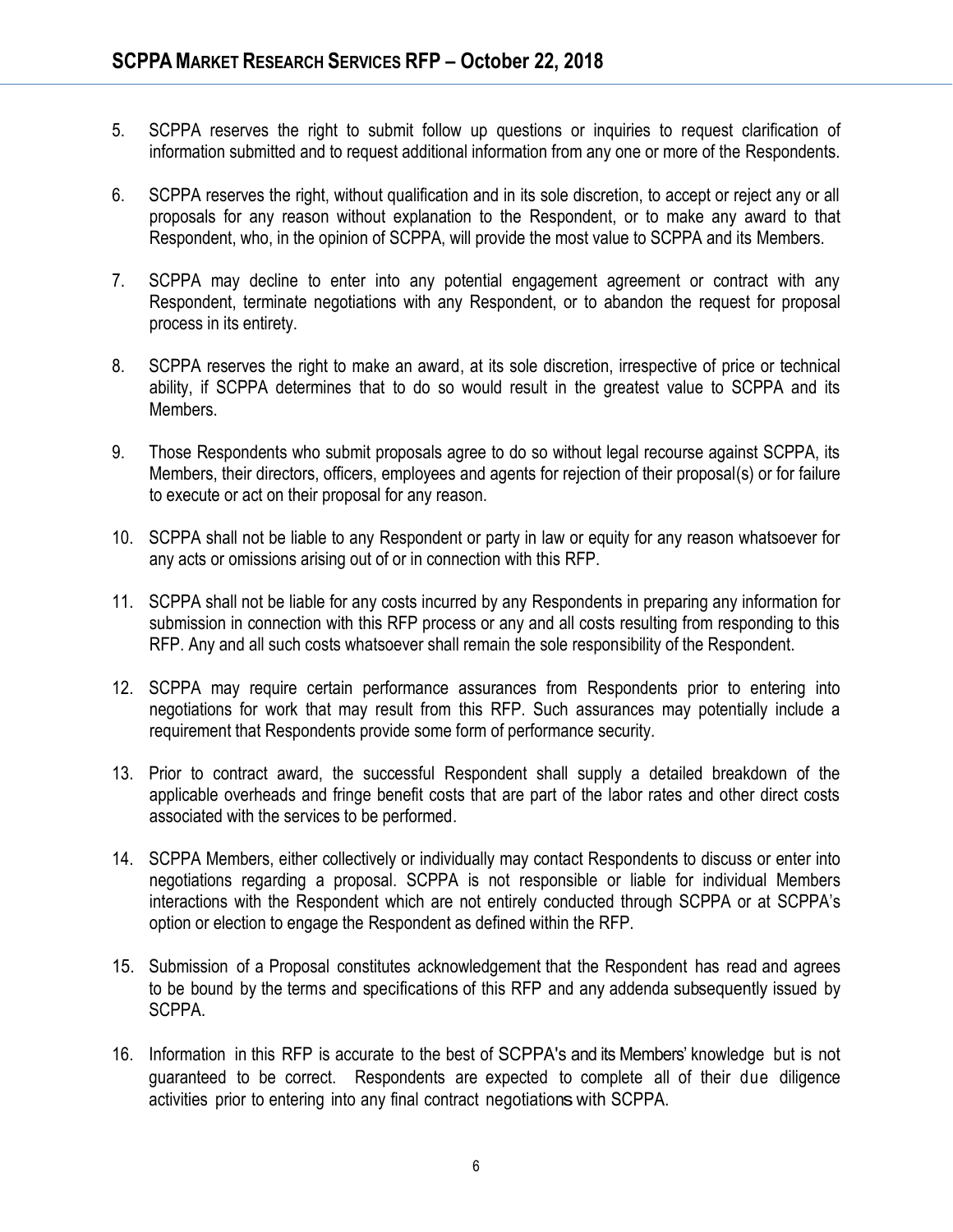17. SCPPA reserves the right to reject any Proposal for any reason without cause. SCPPA reserves the right to enter into relationships with more than one Respondent, can choose not to proceed with any Respondent with respect to one or more categories of services, and can choose to suspend this RFP or to issue a new RFP that would supersede and replace this RFP.

#### **VII. Additional Requirements for Proposal**

- **1. Consideration of Responses:** Submitted proposals should be prepared simply and economically, without the inclusion of unnecessary promotional materials. Proposals should be submitted on recycled paper that has a minimum of thirty percent (30%) post-consumer recycled content and duplex copied (double-sided pages) where possible.
- **2. Insurance, Licensing, or other Certification:** If selected, the Respondent will be required to maintain sufficient insurance, licenses, or other required certifications for the type of work being performed. SCPPA or its Members may require specific insurance coverage to be established and maintained during the course of work and as a condition of award or continuation of contract.
- **3. Non-Discrimination/Equal Employment Practices/Affirmative Action Plan:** If selected, the Respondent and each of its known subcontractors may be required to complete and file an acceptable Affirmative Action Plan. The Affirmative Action Plan may be set forth in the form required as a business practice by the Department of Water and Power of the City of Los Angeles which is SCPPA's largest Member.
- **4. Living Wage Ordinance:** If selected, the Respondent may be required to comply with the applicable provisions of the City of Los Angles Living Wage Ordinance and the City of Los Angeles Service Contract Workers Retention Ordinance. The Living Wage Ordinance provisions are found in Section 10.36 of the Los Angeles City Administrative Code; and the Service Contract Workers Retention Ordinance are found in Section 10.37 of the Los Angeles Administrative Code (SCWRO/LW0).
- **5. Prevailing Wage Rates:** If selected, the Respondent will be required to conform to prevailing wage rates applicable to the location(s) where any applicable work is being performed. Workers shall be paid not less than prevailing wages pursuant to determinations of the Director of Industrial Relations as applicable in accordance with the California Labor Code. To access the most current information on effective determination rates, Respondent shall contact:

Department of Industrial Relations Division of Labor Statistics and Research PO Box 420603, San Francisco, CA 94142-0603 Division Office Telephone: (415) 703-4780 Prevailing Wage Unit Telephone: (415) 703-4774 Web[: http://www.dir.ca.gov/dlsr/DPreWageDetermination.htm](http://www.dir.ca.gov/dlsr/DPreWageDetermination.htm)

**6. Child Support Policy:** If selected, Respondent may be required to comply with the City of Los Angeles Ordinance No. 172401, which requires all contractors and subcontractors performing work to comply with all reporting requirements and wage earning assignments and wage earning assignments relative to court ordered child support.